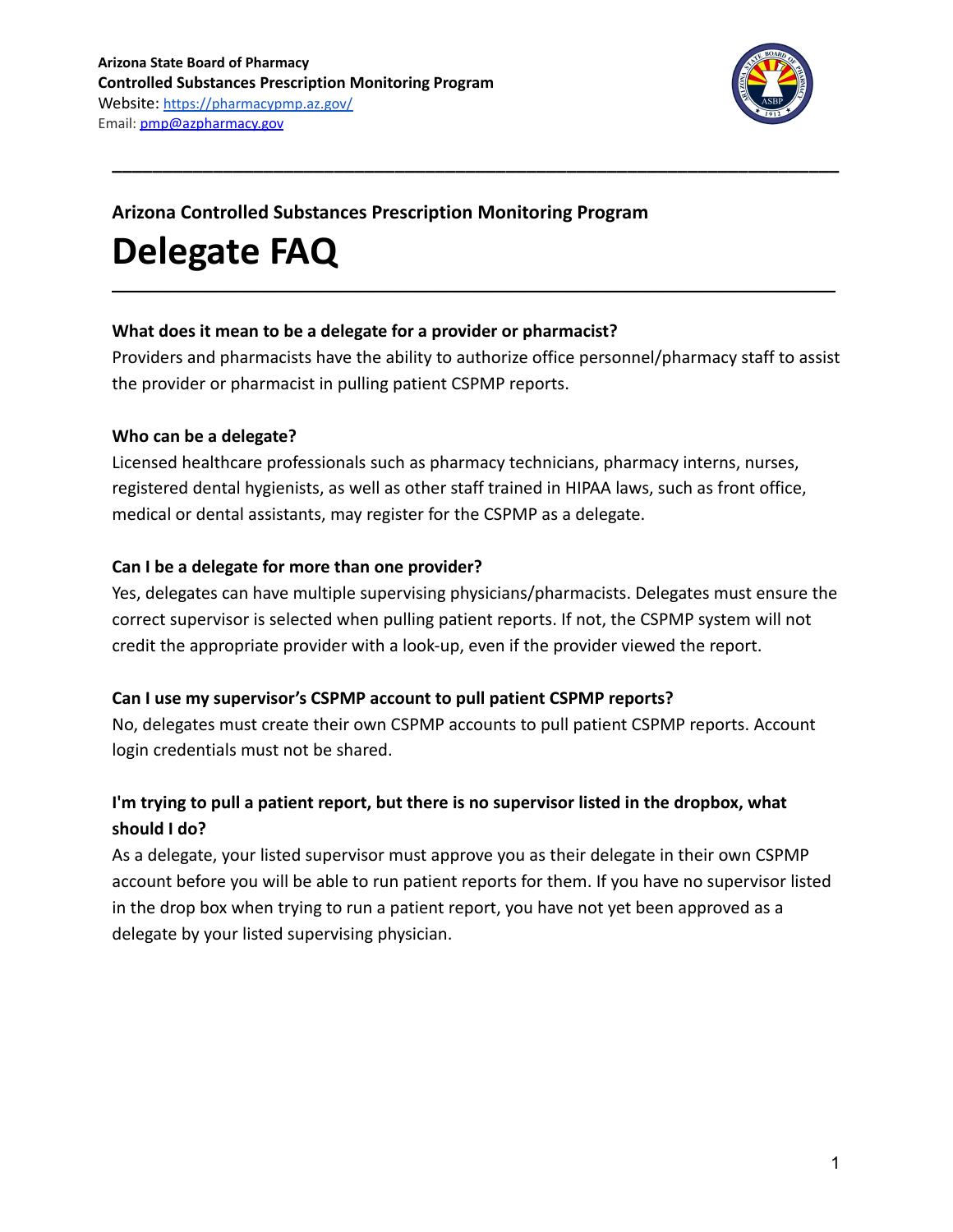

# **I am trying to pull a patient report for a patient who is from out of state, but I do not see the state listed that I am trying to query data from.**

Each state CSPMP has their own statutes regarding who can access CSPMP data in their state. As a delegate, you may not have access to other state's data. If you do not see a state you are looking for in the list, that state does not allow access to out of state delegates and your supervising physician may need to pull the report through their own account.

## **I am trying to enter my supervisor's email address and I am receiving an error of "email not found".**

In order to access the CSPMP, you must be approved by a supervisor that has an existing account. The supervisor's email address you entered must match the email address the supervisor has listed in their CSPMP account. If you are pulling reports for multiple supervisors, you will need to add each supervisor's email address for which you will be a delegate for. A request for approval will be sent to your supervisor (your supervisor will see requests as shown in image below). You will not be able to pull Patient Utilization Reports under that supervisor until they have approved you as their delegate.

| User Profile > Delegate Management |                                      |                 |                 |                | Arizona<br>Board of<br>Pharmacy<br>Support: 1-855-929-4767 |
|------------------------------------|--------------------------------------|-----------------|-----------------|----------------|------------------------------------------------------------|
|                                    | <b>Delegate Management</b>           |                 |                 |                | $Add +$                                                    |
|                                    | Select a delegate to review details. |                 |                 |                |                                                            |
| First                              | Last                                 | Role<br>www.com | Delegate Status | Date Requested | Date Verified                                              |

# **Can I pull various patient reports under the same supervisor even though the patients are being treated by different supervisors?**

When a delegate is registered to use the CSPMP under multiple supervisors, he or she must select the supervisor treating the patient. If not, the CSPMP system will not credit the appropriate supervisor with a look-up, even if the supervisor viewed the report. Be sure to select the correct supervisor from the drop down selection